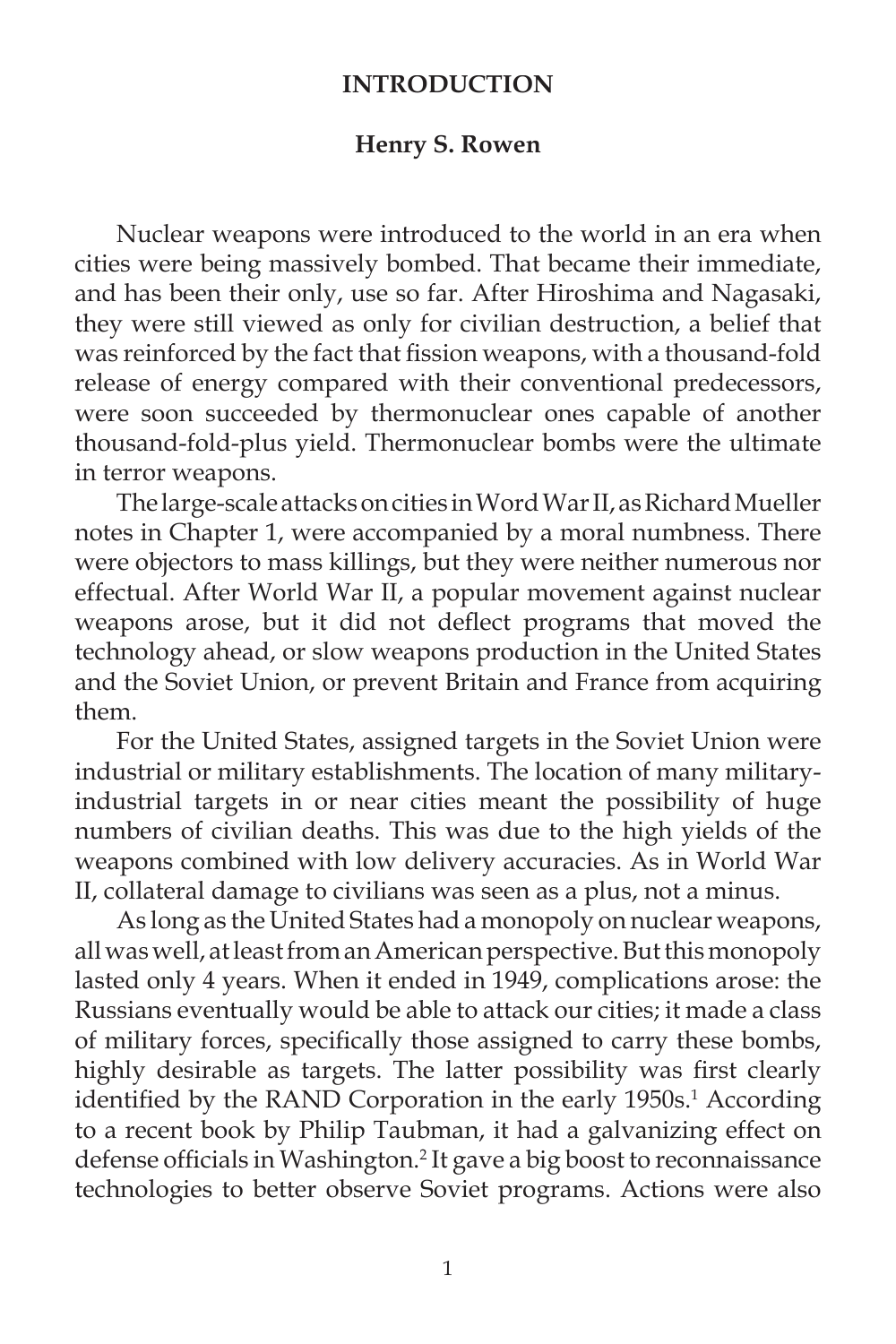taken to reduce the vulnerability of the U.S strategic bomber force, most obviously by immediately putting our strategic bombers on high alert. The Russians' development of a nuclear bomb created another problem―the stability of the nuclear balance. To wit, if an opponent's nuclear delivery force was vulnerable, there could be a large advantage in striking first rather than waiting to be struck. The incentives to attack preemptively increases if both sides have vulnerable strike forces. This was the famous "delicate balance of terror" first introduced to the public by Albert Wohlstetter in 1959.<sup>3</sup>

 Starting in the mid-1950s more actions to protect our longrange forces were taken: the hardening and dispersal of land based missiles, the building of the submarine missile force, and the protection of our command and control apparatus. (The protection of command and control was harder than one might assume, both because it was not designed for survival and because of the need for concentrated control of these dangerous weapons.) Because Soviet offensive capacities were also improving rapidly, there was a continual probing to identify our vulnerabilities. Vulnerabilities emerged, especially as missile accuracies got better.

 In hindsight, perhaps the most important aspect of the nuclear competition in the Cold War was the Soviet Navy's inability to locate our missile submarines along with the U.S. Navy's ability to track Soviet ones, including those carrying missiles, a topic Harvey Sapolsky details in his chapter. Eventually, the Russians quieted their subs and restricted their operations to remote so-called bastions. These steps offered them better protection, but their quiet subs were deployed in substantial numbers only in the 1980s―late in the Cold War. They also built large, protected land-based forces, including mobile intercontinental ballistic missiles (ICBMs). These actions by both countries went far in reducing the preemptive attack instability of the balance.

 A widely held belief from 1949 on was that nuclear war could not happen, especially as both sides acquired large and protected forces. However, there were several arguments why it could, nevertheless, occur. One was the temptation to threaten use of nuclear weapons in support of a vulnerable position, most prominently ours in Western Europe. How could it be rational to adopt a strategy that if carried out would have resulted in vast devastation―including to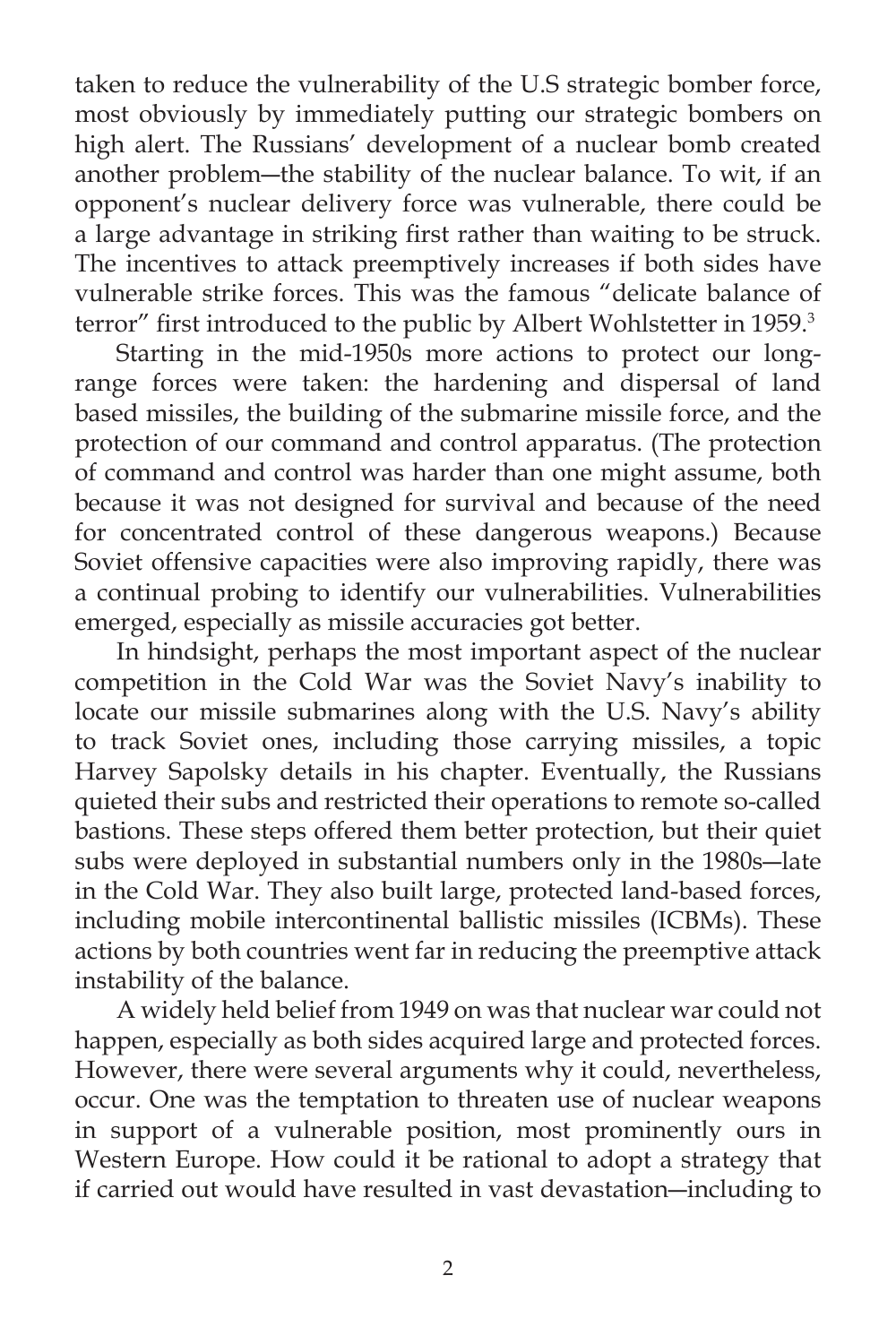its purported beneficiary, Europe? The idea was that Soviet leaders would recognize the dangers of invading Europe, perhaps less for concern of a carefully decided American nuclear response than that an unplanned event, perhaps in the fog of war, could somehow lead to nuclear weapons being launched. Thomas Schelling labeled this phenomenon "The threat that leaves something to chance." That brinkmanship was not just an analytic artifact was illustrated by Secretary of State John Foster Dulles's doctrine of "massive retaliation." This doctrine called for an American nuclear response to a Soviet attack on Europe, and was introduced several years after the Soviet Union acquired nuclear weapons.

 The situation in Europe with growing numbers of these weapons (ultimately thousands) in the West, and also many in the East, made concerns of nuclear war vivid. Conditions for a crisis were present, especially with respect to Berlin. Its protection depended on the threat of escalating violence if Western access was restricted, as it had been in 1948 and as was threatened again in the early 1960s.

 We judged NATO forces to be inferior to those of the Warsaw Pact so the threat to use nuclear weapons first if Europe was in danger of being lost seemed appropriate.<sup>4</sup> In short, the appearance of Mutual Assured Destruction (MAD) doctrine in the 1960s notwithstanding, the United States continued to have a first-use-of-nuclear-weapons policy throughout the Cold War―a fact that rested uncomfortably alongside assertions that nuclear war was impossible. The main setting was Europe (with some consideration of nuclear weapon use in the Korean War) but the notion that such use could or should be limited to that region was never developed or advocated. Among other reasons, it would have been political poison.

 Because the doctrine of MAD played a large role in the Cold War (much more on the American than on the Soviet side), it is useful to repeat a succinct definition of it: 1. Don't attack weapons, aim at people; and, 2. Don't defend against the adversary's weapons. Each of these rules had a voluntary and an existential aspect. Justification for the first proposition might be, don't attack weapons because that would be destabilizing and lead to an arms race; or, don't attack weapons because it can't be done successfully. Justification for the second might be, don't defend because it's a bad idea; or, don't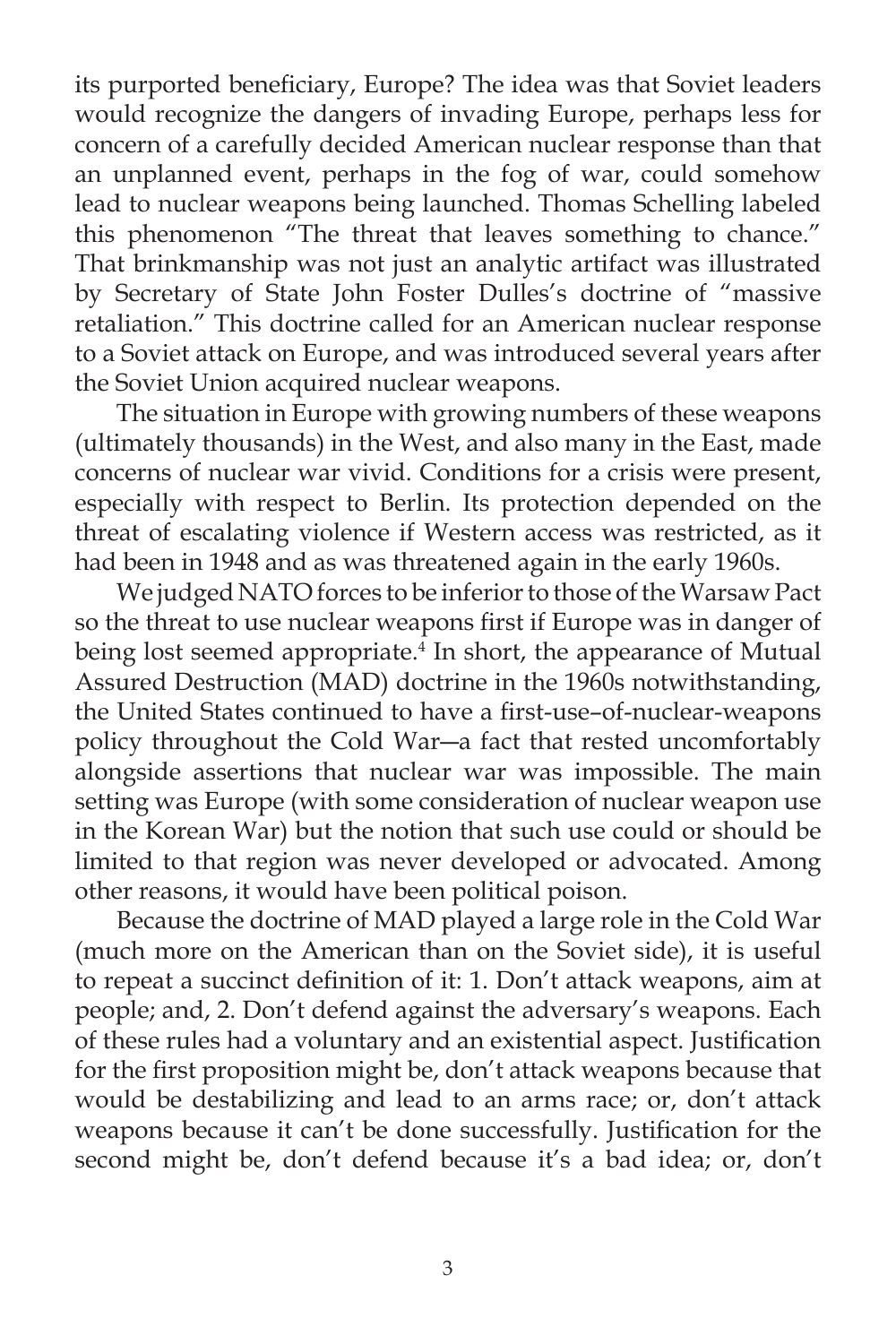defend because, although it might be desirable, it isn't feasible. These different justifications produced some confusion.

 Before MAD there was Assured Destruction (AD). This construction, detailed by Charles Fairbanks in Chapter 4, came from Secretary of Defense Robert McNamara's endeavor in the early 1960s to hold down Air Force lobbying for thousands of Minuteman missiles. His Systems Analysis Office developed a measure of population and industrial damage to the Soviet Union that was large and deemed sufficient. Allowing for estimated losses to our forces from a Soviet attack, it enabled a cap to be put on our forces well below the Air Force requests. However, AD was described as a "capability," not as a plan for operations. $5$ 

 It was not much of an extension from AD to MAD. MAD was based on the observation that, since only a few nuclear weapons delivered on a city could produce vast damage, why buy more than the number needed to assure that result? As Sapolsky reports, this concept, dubbed "Finite Deterrence," fitted the attributes of the early sea-based ballistic missile system, the Polaris: secure (presumed, and as it turned out, actual) and inaccurate (hence not good against hardened, land-based targets).

 If the Soviets saw the nuclear competition as some Americans had come to see it by the mid-1960s, they would rationally decide that building more missiles was a mug's game. Similarly, it was at best a waste―and at worst destabilizing―to make qualitative improvements, such as installing multiple, independent, reentry vehicles (MIRVs) that would enable a single missile to destroy many enemy silos. Increased missile accuracy was deplored. Also deplorable from this perspective was to try to defend against oncoming missiles. As John Battilega shows in Chapter 5, for a long time the Soviet leadership did not see things this way.

 Arguably the biggest obstacle to the thorough embracing of MAD by the United States was its commitment to the defense of Europe and its understanding of what was required for Europe's defense. The nuclear link with Europe remained crucial throughout. A huge controversy occurred over the North Atlantic Treaty Organization's (NATO) stationing of Pershing missiles in the 1980s to offset the Soviet SS-20s that had already been deployed. The issue was wholly symbolic but no less important for that fact.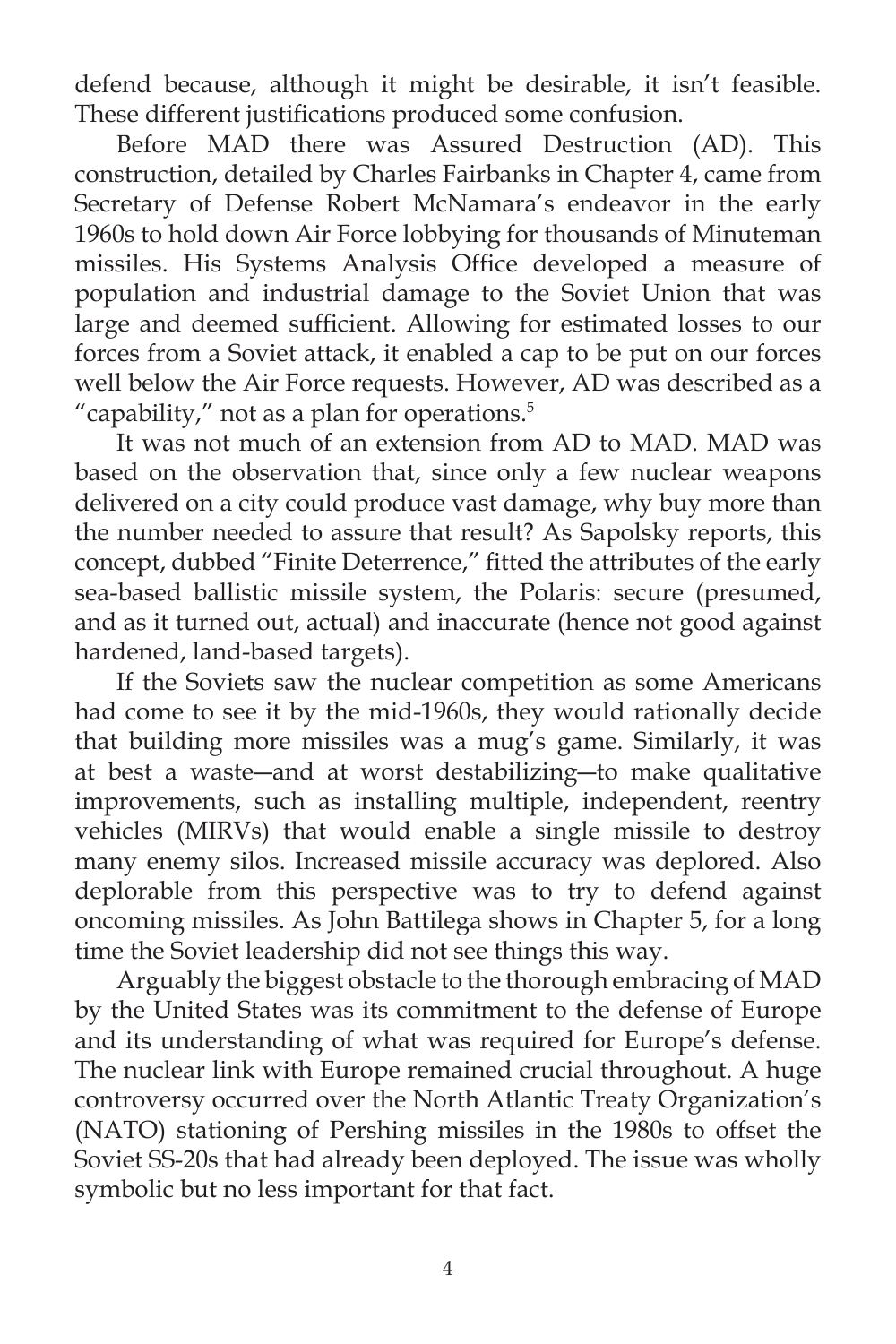Aside from the escalation of a conflict in Europe, another way nuclear war might come was through a subordinate in the chain of command launching nuclear missiles on his own. The installation of locks, "permissive action links" (PALs), on weapons controlled by higher authority first proposed by Fred Ikle, went far to eliminate that danger. In due course the Russians also installed them but not completely. Long after the event, we learned that the Russian general in charge of the missiles sent to Cuba in 1962 had the authority―and apparently the means―to launch them.

 What were we to do if nuclear weapons were used by an enemy? Should the United States carry out massive retaliation? Should it limit further damage through diplomacy or military action or both? Some believed that having a choice between doing nothing and initiating a huge, indiscriminate, nuclear response courted disaster. In any case, much would depend on the context and on what had happened. Our system, and as far as we can tell also the Soviet one, did not cope well with this class of situations, as explained in Tod Lindberg's chapter. Such possibilities provided a strong incentive not to rely on a quick nuclear response to signals of an attack and to have a robust command and control system.

 Another response to these dangers was to negotiate limitations on types of weapons or their numbers. The treaty limiting the deployment of defenses of ballistic missiles was the most important example of a limit on types and it fitted MAD doctrine. Nonetheless, in 1967, McNamara came out in favor of a thin ballistic missile defense oriented against the small and unsophisticated Chinese ICBM force and any small, accidental missile attack. There were also advocates of building a large shield. Opponents argued the merits of not defending oneself. On the one hand, they held that ballistic missile defenses would not be technically feasible because of Russian countermeasures. So they would be a waste. On the other, if they worked, they would fuel the arms race and foster preemptive instability. The upshot was the Anti-Ballistic Missile (ABM) treaty in 1972 which severely restricted deployment of defenses and a long period of relatively low spending on research and development (R&D). It was disrupted by President Ronald Reagan's Strategic Defense Initiative in 1983 which expanded R&D on missile defenses. In 2001, President George Bush announced American withdrawal from the treaty.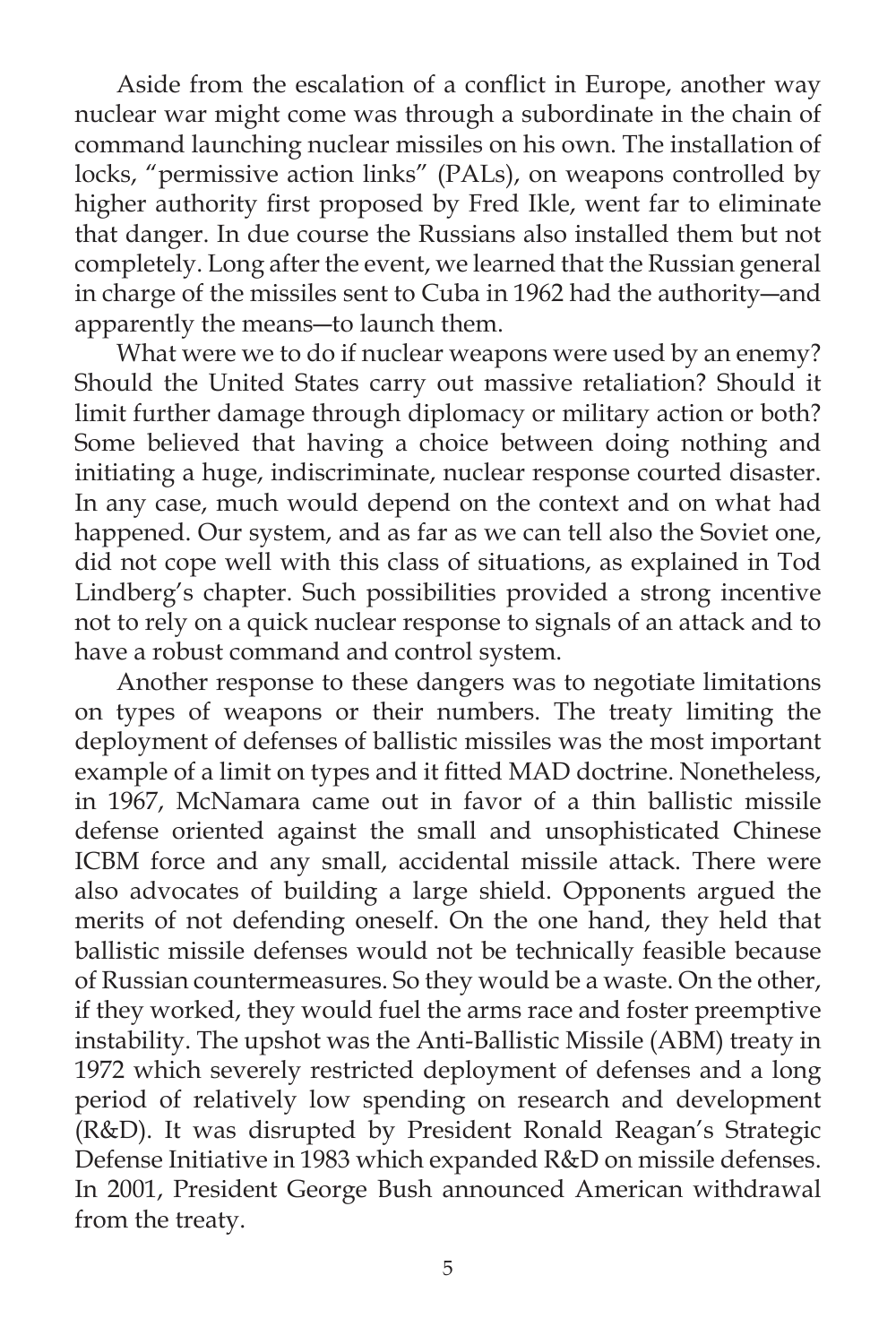The ABM treaty came out of a sequence of negotiations that included ones on offensive forces (Strategic Arms Limitation Talks [SALT] and Strategic Arms Reduction Treaty [START]). These symbolized a mutual recognition of the virtue of limiting the size of the nuclear forces, but they had little practical effect on nuclear capabilities.

 Central to the MAD way of thinking was the concept of the arms race. The model was a game in which each party tried to out do the other by developing new technologies or fielding more forces. Both parties ratcheted up their capabilities but achieved nothing. If one side deceived itself by thinking it had gained a decisive advantage, it could end in a nuclear war.

 Although arms race worries did involve an aspect of reality because there were always reactions and counter-reactions by the players, the model had serious limitations. As Battilega's chapter on Soviet nuclear doctrine describes it, it took a long time for the Soviet side to conclude that nuclear war was unwinnable. They went on developing new types of missiles and fielding them, making nuclear weapons and building air and civil defenses long after our way of thinking said they should not have. To our dismay, they built a missile defense system for Moscow. Although they came to see that it was not sensible to add more nuclear forces, they never accepted that it was a good thing to be vulnerable. In short, they rejected MAD as policy.

 The second main defect of arms race thinking was the asymmetry in resources between the two sides. Without endorsing the view that President Reagan's arms buildup in the early 1980s and his support for "Star Wars" missile defenses decisively tipped the Soviet Union into collapse (because there are too many good candidates for this award), in fact the United States was much better able to run the "race" than the Soviet Union was.

 Over time, changes in technology invalidated the original assumptions about nuclear weapons causing vast and indiscriminate damage. At first such damage was thought to be a necessary attribute of thermonuclear weapons but, as it turned out, they could be (and were) made small, light, and with low yields. Also, missiles came to be deliverable with great precision (as demonstrated in two Gulf wars). This combination created the possibility of a nuclear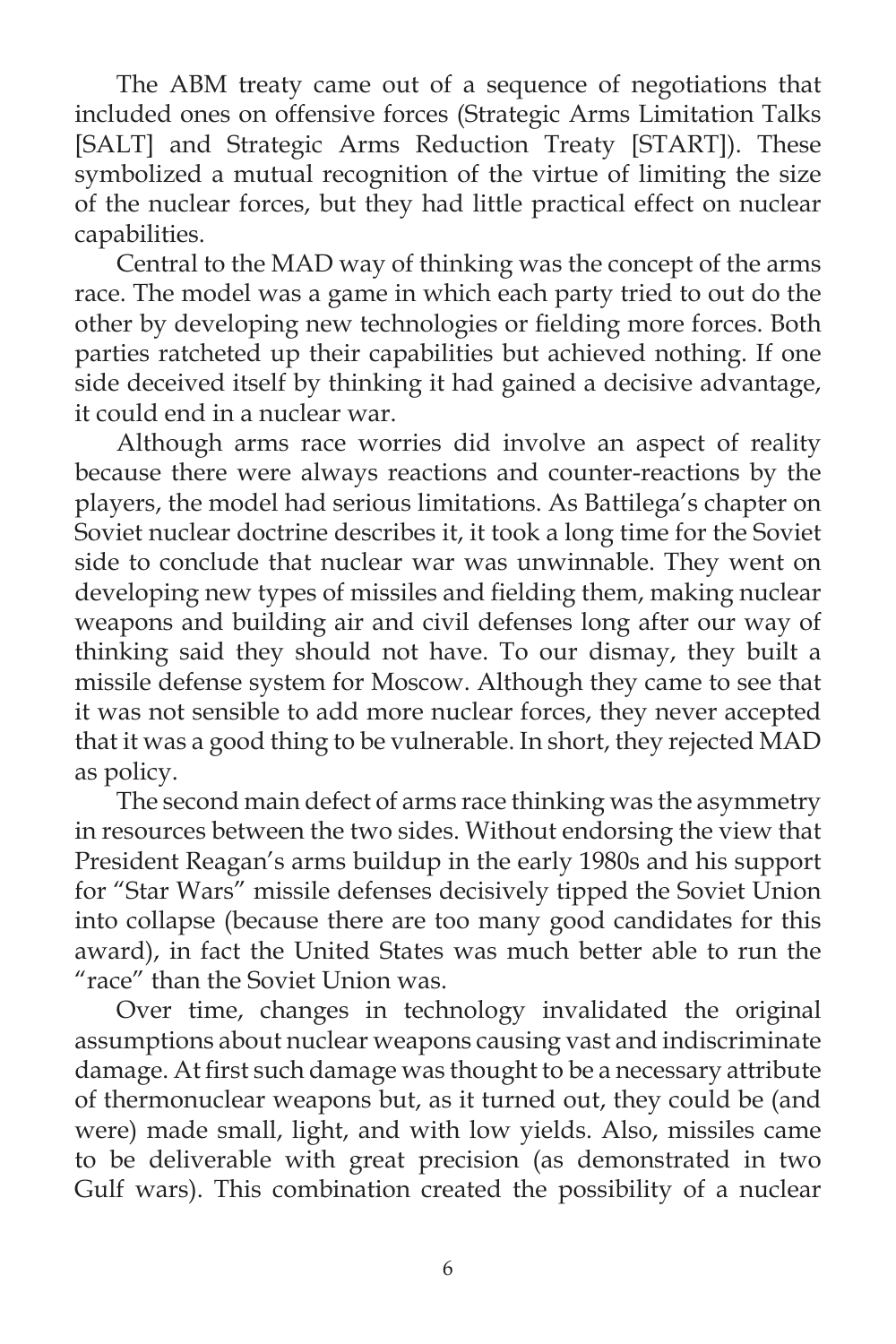conflict with low collateral damage to civilians, but it still left the considerable worry that actions taken in a conflict would cause huge civilian damage.

 One might ask about the connection between the doctrinal debate over MAD and operational plans. There was little direct connection. The case for having something other than a huge Single, Integrated, Operational Plan (SIOP)―what Herman Kahn called a "Wargasm"― began to be made in the 1950s. Not much was done about it until the 1960s. In 1961, McNamara directed the Joint Strategic Targeting Staff to prepare plans that included options limited to strategic offensive forces and related air defenses and to other military targets. However, the planned attacks remained massive, not selective. McNamara also called for the study of "controlled and deliberate" use of weapons. Not much came of these initiatives. Secretary of Defense James Schlesinger tried again in the mid-1970s to create "limited" and "regional" nuclear options, but the theory and planning for them remained unsatisfactory.

 The lack of American seriousness about the possibility of nuclear war is vividly described in Bill Odom's chapter on President Carter's inquiries into emergency procedures: "No president before him, it turned out, had ever practiced these emergency procedures, and therefore, no president had ever given the J-3 in the Pentagon guidance as to what the president desired."

 The British and French faced many of the same problems as the two larger nuclear powers. They needed (1) to acquire long range delivery systems; (2) to be secure from nuclear attack; (3) to decide how much to invest in this category of arms; (4) to develop targeting doctrines and plans; (5) to have a public explanation for what they were doing; and (6) to work out relations with the United States on some of these matters. Bruno Tetrais, David S. Yost, and Michael Quinlan (chapters 2, 7, and 9, respectively) give excellent accounts of these programs and their rationales.

 The British and French situations differed from the American by being closer to the Soviet Union and having fewer resources available. And they were far less willing than was the Soviet leadership to spend large amounts of money on resources. This, together with technical limitations, led them to adopt "counter value" targets, i.e., cities.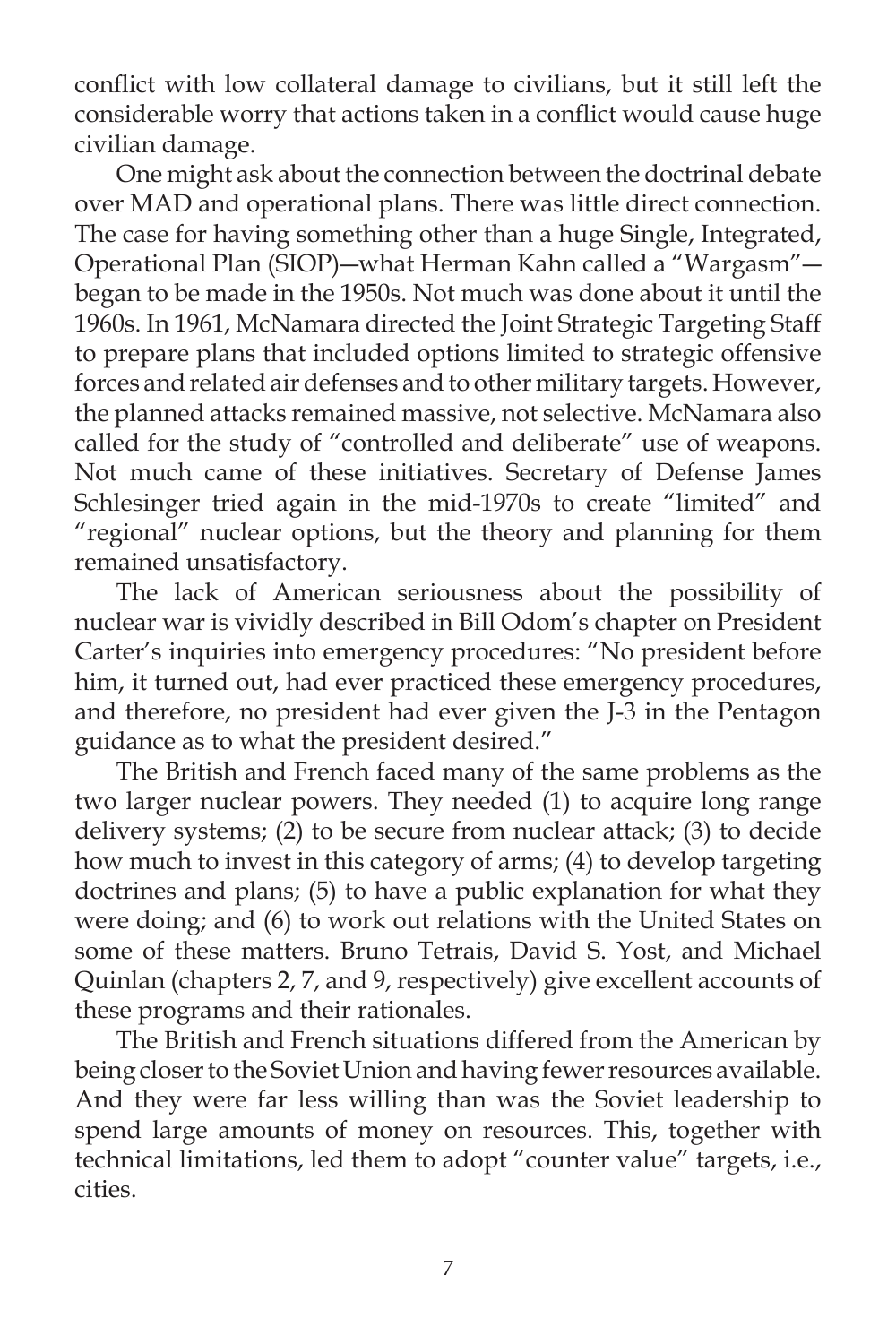The British effort differed from the French in having been started as a joint effort during World War II and with much U.S.-United Kingdom (UK) cooperation. Quinlan discusses the dual nature of British planning: for a UK-only case (formulated as a "Second Centre" of decision making within the Alliance) and for participation with the United States as the other case. The "Second Centre" argument was that if the United States held back from responding in a conflict, Britain was capable of doing so independently. He also addresses British use of American weapons, notably the *Polaris* submarine missile system, and later the *Trident*.

 Tetrais labels the French nuclear enterprise, "a program without a strategy." That situation, as this volume shows, was not unusual. The French motivation was to protect its sovereignty, its security, and its great power status. Nuclear weapons were seen as essential to these purposes in which history played a large role (as it also did in the Russian case). The trauma from the defeat by Germany left France determined to protect its security. Moreover, the United States was not seen as reliable.

 The doctrine that emerged was essentially one of "minimum deterrence." This was the idea that a country with a small nuclear force could deter a large one from a wide range of threatening actions. The logic was no different from that of Britain or, for that matter, China. France saw minimum deterrence as requiring a mass destruction single strike; there was no room for flexibility or selectivity.

 The role of the French nuclear program in the Alliance was fraught with ambiguity. While intended to protect France, it did not preclude a role in the defense of others, especially Germany, which formed a buffer between France and the Red Army. Nor did it preclude cooperation with the United States on certain nuclear contingencies.

 A curiosity was the adoption of the *tous azimuts* formulation, one that could be construed as including the United States as a target. Tetrais interprets it as an expression of global ambition that was not followed up with corresponding military programs. It seems to have had no political consequences at least during the Cold War. More troubling was the notion of French actions "triggering" the use of U.S. forces in the defense of Europe. This was not argued explicitly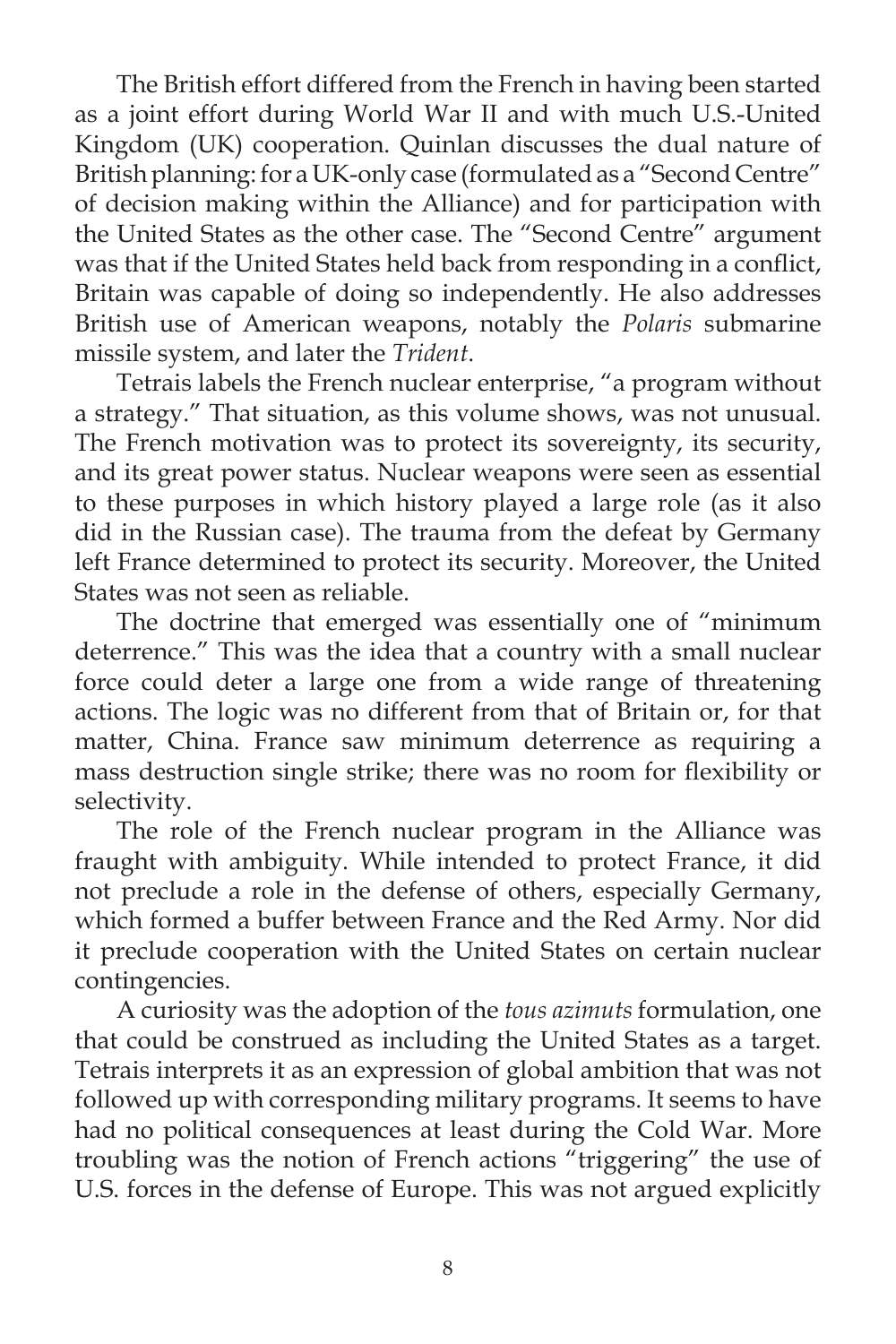but was, quite naturally, met with American hostility. Again, its practical consequences were small.

 Yost, in his chapter on France's nuclear strategy, emphasizes the shift to a dual approach after the collapse of the Soviet Union. One approach preserves a nuclear capability against the possibility of a new great power threat emerging at some point in the future. The other is addressed to smaller, regional countries that possess weapons of mass destruction. With regard to the latter there has been more emphasis on selectivity and discrimination in recent years along with associated military capabilities. However, the overarching rhetoric emphasizes the expected "non-use" of such weapons.

 From an American perspective, the British and French nuclear forces were a complication, but not a huge one. Each was determined to have nuclear forces independent of American control. Each was faced with a formidable Soviet nuclear force and neither had the option of defending itself on the battlefield by using these weapons. In the end such defense was not seen as feasible by the Americans or the Soviets either. The main complication was the possibility of either government independently using nuclear weapons and thereby triggering a wider conflagration or disrupting an ongoing conflict. It hardly needs to be said that the likelihood of such actions was seen as quite small by everyone.

 China's program under Mao, as presented by James Mulvenon in Chapter 8, was distinctive in publicly disparaging the importance of nuclear weapons. Its public face notwithstanding, the urgency with which the regime pursued their acquisition, including the prominence of nuclear weapons in the tension and ultimate break between Beijing and Moscow, shows the high importance that was attached to getting them. In any case, once possessed, Beijing's rhetoric evolved in an implicitly MAD direction. Mulvenon argues that it did not stop there and points to the growth of a stockpile of tactical weapons that look designed to be used in local conflicts. China, after all, borders on more nuclear weapon-possessing countries than any other (India, Pakistan, Russia, and presumably North Korea). Plus, it faces U.S. forces in its neighborhood. The evidence that China is investing in a full, intercontinental counterforce posture is scant; it is much more likely that it is building a nuclear war-fighting force at the regional level.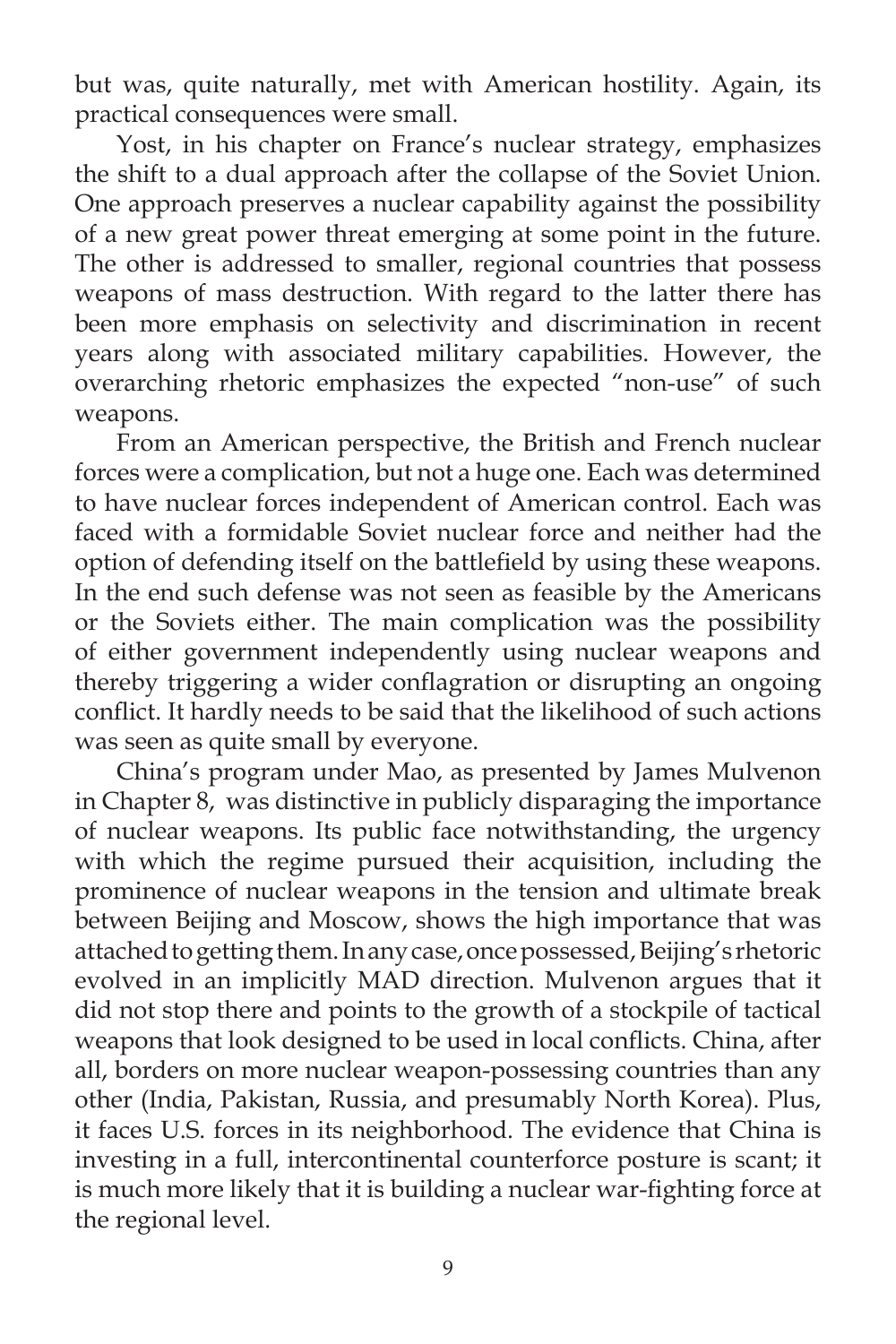Mark T. Clark, in Chapter 10, challenges the widespread assumption that the Small Nuclear Powers will adopt mini-MAD operational doctrines. He discusses four of them: India, Pakistan, Israel, and South Africa and sees all as having considered or adopted nuclear war-fighting doctrines. But this is a heterogeneous set about which generalizations are suspect.

South Africa is a curious case because it has always been difficult for outsiders to understand the threats that pushed the regime over the brink to getting nuclear weapons. Clark offers some explanations that have varying degrees of plausibility. MAD was not one of them. Anyway, in due course South Africa disposed of its weapons.

 Israel is a much more serious case. Its technologies are advanced, it has real enemies with whom it has fought three wars since 1948, and its doctrines are shrouded in secrecy and ambiguity. Clark says, plausibly, that Israeli nuclear forces were vulnerable to a Soviet nuclear attack, and that Israel wanted, and perhaps acquired, the ability to deliver nuclear weapons against it.

 According to Clark, there is disagreement about Israeli concepts for use. Is use for counter value (i.e., cities) or for battlefield use? Is it to deter a large conventional attack or chemical, biological or nuclear attacks? Or should they be used to preempt enemy nuclear attack? Or is it intended to provoke U.S. intervention to prevent its use of these weapons? Perhaps it is all of the above, and more.

 India, Pakistan, and China (along with China, Russia and presumably North Korea) share the distinction of having three-way nuclear-weapon borders. This pattern makes for complications that are poorly understood, certainly for outsiders and perhaps also for the participants.

 Clark observes that India's public nuclear doctrine is unclear, including who is the main enemy: China, Pakistan, or the United States? Its National Security Advisory Board calls for forces designed for "punitive retaliation," a triad of aircraft, mobile land-based missiles and sea-based assets; a robust command and control system controlled by the prime minister, a no-first-use pledge, and a strong conventional force. The operational implication of these words is not clear. The development of short-range weapons also suggests a desire to be able to use them on the battlefield. This is a capability that suggests a focus on Pakistan rather than China.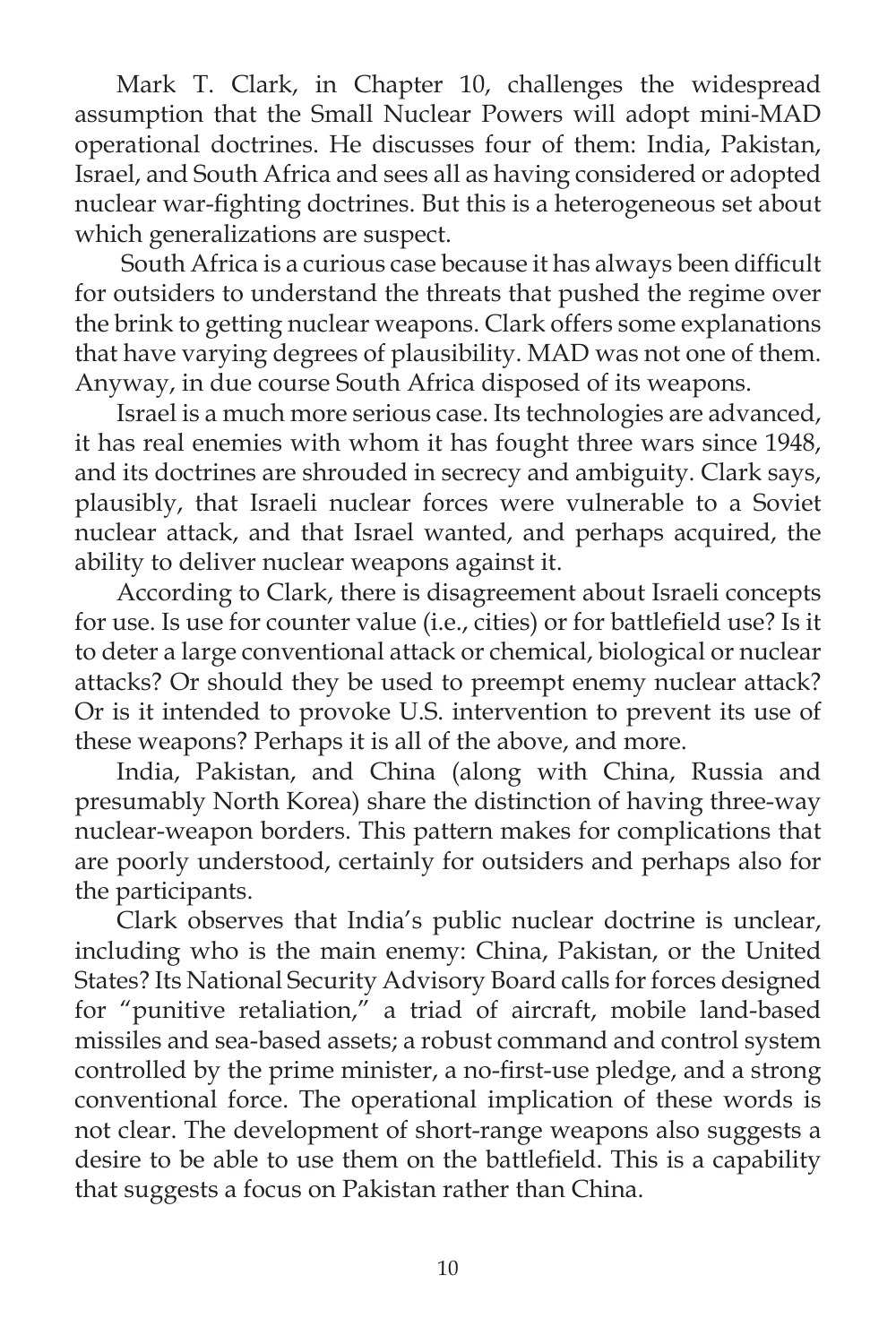For many years, the low level Indian-Pakistani conflict over Kashmir has had the potential to escalate to much higher levels of violence. Does the possession of nuclear weapons by both sides lower the odds of this, perhaps to nearly zero? It is too soon to know. What is clear is the need for protected and controlled nuclear forces on both sides.

 Although there is a question about the primary orientation of India's nuclear program, this is not true of Pakistan's. It is designed to deter or defend against a stronger India. Unsurprisingly, Pakistan has not adopted a no-first-use pledge. Its doctrine might involve stages of escalation from a purely demonstrative use of nuclear weapons to battlefield use to counterforce to, as a last resort, counter value targets. If this is true, it decidedly is not a MAD one.

 There are many important questions about Pakistan's nuclear program, including the control of the weapons. The military are evidently in charge of them, not prime ministers. There are also questions about the political stability of the country and who might in a period of turmoil get a hold of these weapons.

 These considerations give rise to this book's last chapter by Henry Sokolski (Chapter 12). In it, Sokolski argues that any sound approach to controlling nuclear nonproliferation must eschew MADinspired assumptions, especially the notion that nations have a right to acquire nuclear weapons, and, therefore, should be compensated for not exercising this right. This thinking dominates the current popular reading of the Nuclear Nonproliferation Treaty (NPT). Sokolski argues that a new interpretation needs to be given to the NPT, or that the original l958 Irish proposal for such a treaty should be revived. The Irish proposal gave no nation the "right" to atomic explosives or to be compensated for restraint with unrestricted access to so-called "peaceful" technologies (that in reality has brought many countries close to having bombs).

 As part of an overall, bolder strategy for dealing with the spread of these weapons, he urges actively contesting the notion that anyone has a natural right to these weapons; i.e., no longer saying that possession is "understandable." Sokolski also suggests being much more rigorous in enforcing rules on nuclear-technology transfers, and for a larger reduction than planned in the nuclear stockpiles of the United States and its allies. He also proposes nontechnological